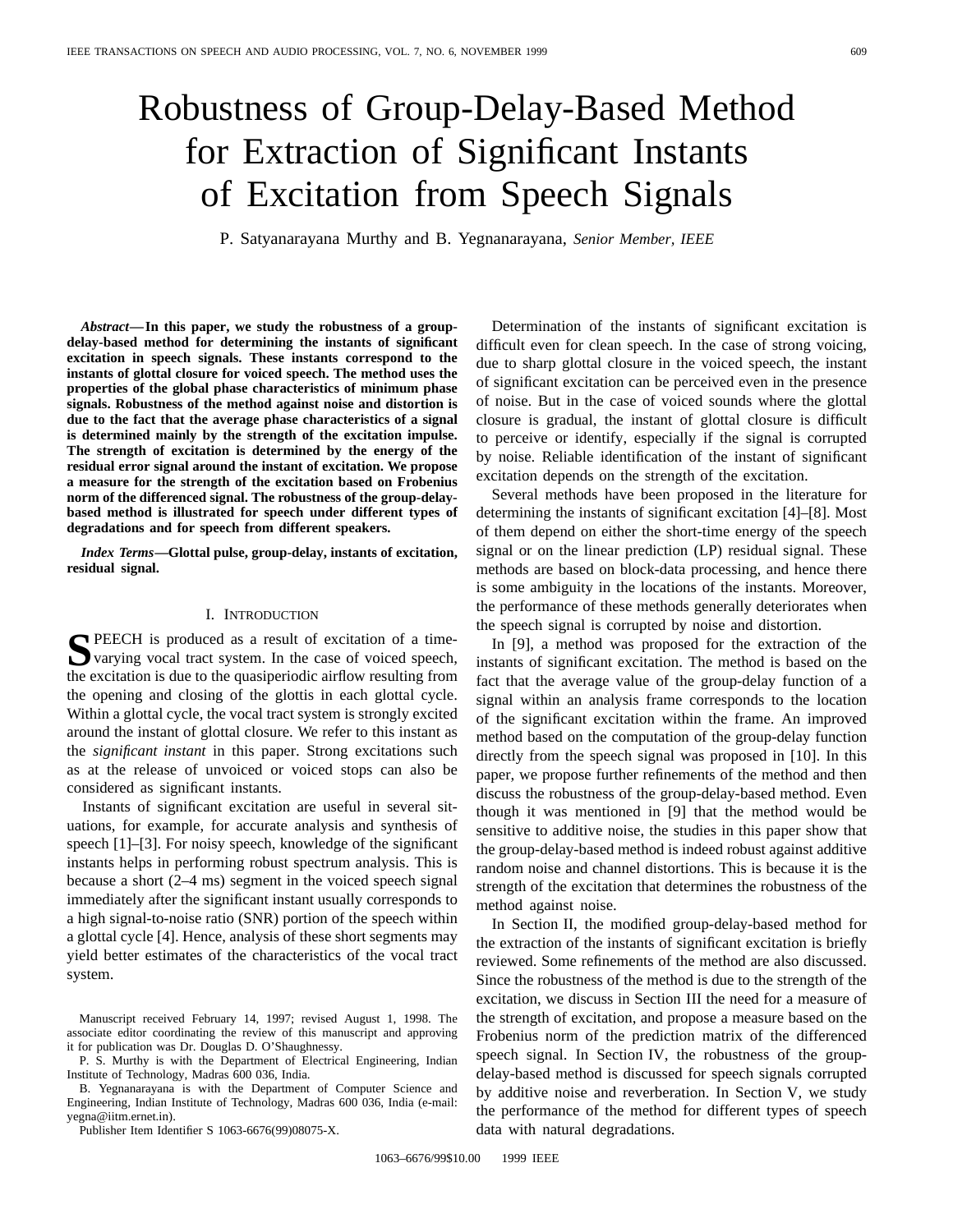#### II. DETERMINATION OF INSTANTS OF SIGNIFICANT EXCITATION

In this section, we briefly present the group-delay-based method proposed in [9] and [10] for determining the instants of significant excitation from speech signals, and propose some refinements to the method. The method is based on the global phase characteristics of minimum phase signals. Since the average group-delay of a minimum phase system is zero [11], the average slope of the phase spectrum of the impulse response of the system corresponds to the location of the excitation impulse within the analysis frame [9]. In practice, the computed phase spectrum or the group-delay function depends on the window function used for analysis. To reduce the effects of the window function on the estimated group-delay function, it is preferable to compute the groupdelay function from the LP residual signal. The residual signal is also preferable because some characteristics of the glottal source can be seen better in the residual error signal than in the speech signal. The average slope of the phase spectrum of the speech signal is the same for the residual signal also, because the inverse filter of the LP analysis is a minimum phase system [12]. The residual signal is derived by inverse filtering the speech signal, and the inverse filter is obtained using LP analysis. For LP analysis, a frame size of about 25 ms for every 10 ms may be chosen [9], [10]. The instants of significant excitation can be derived from the LP residual signal as follows [10]. Around each sampling instant a 10 ms segment of the LP residual signal is considered and the group-delay function is computed using the formula [13]

$$
\tau(\omega) = \frac{X_R(\omega)Y_R(\omega) + X_I(\omega)Y_I(\omega)}{X_R^2(\omega) + X_I^2(\omega)}\tag{1}
$$

where  $X(\omega) = X_R(\omega) + jX_I(\omega)$  and  $Y(\omega) = Y_R(\omega) + jX_I(\omega)$  $jY_I(\omega)$  are the Fourier transforms of the windowed residual signal  $x(n)$  and  $y(n) = nx(n)$ , respectively. The groupdelay function is smoothed using a three-point median filter to remove any discontinuities in the group-delay function. The negative of the average of the smoothed group-delay function is called *phase slope*. The phase slope value is computed at each sampling instant to obtain the *phase slope function*. If the instant of significant excitation within a frame is at the midpoint of the frame, then the phase slope is zero. Therefore the positive zero-crossings of the phase slope function correspond to the instants of significant excitation. Short-time (1–3 ms) energy of the LP residual signal around the instant can be used to represent the strength of excitation associated with the instant [9], [10]. Fig.  $1(a)$ –(d) show a segment of speech signal, the LP residual signal, the phase slope function and the extracted instants with estimated strengths, respectively. The speech signal shown corresponds to the utterance  $\frac{1}{dx}$ . where  $\frac{dz}{i}$  is a voiced palatal fricative as in *Julie*.

Sometimes the LP residual signal may contain some spurious impulses which may result in wrong estimation of the instants of significant excitation, as can be seen in Fig. 1(d), where the strengths are computed using the short-time energy of the residual signal centered around the estimated instants of significant excitation. The effect of these spurious impulses can be reduced by enhancing the region around the instants



Fig. 1. (a) Clean speech for the utterance  $\frac{dzua}{dx}$ . (b) LP residual signal derived from the signal in (a). (c) Phase slope function. (d) Significant instants, weighted by their strengths, derived from the signal in (a). (e) Significant instants, derived from the signal in (a) using the proposed algorithm.

of significant excitation relative to other regions in the LP residual signal. This can be accomplished by deriving a weight function for the LP residual signal. The weight function is derived here by smoothing the LP residual signal with a Hamming window of duration 0.75 ms (eight samples at 11 kHz sampling rate). This smoothing reduces the noise fluctuations in the residual signal. The short-time energy of the smoothed residual signal is computed at every sample using a frame size of 1.4 ms (15 samples at 11 kHz sampling rate). The short-time energy curve will have large amplitudes around the significant instants. The short-time energy is normalized to a maximum value of one and is used as a weight function for the residual signal to enhance the regions in the residual signal around the significant excitations. The weighted residual signal is used to derive the instants of significant excitation. The phase slope function is smoothed using a five-point Hamming window. Positive zero-crossings of the smoothed phase slope function are used as the instants of significant excitation. Fig. 1(e) shows the plot of the instants derived after these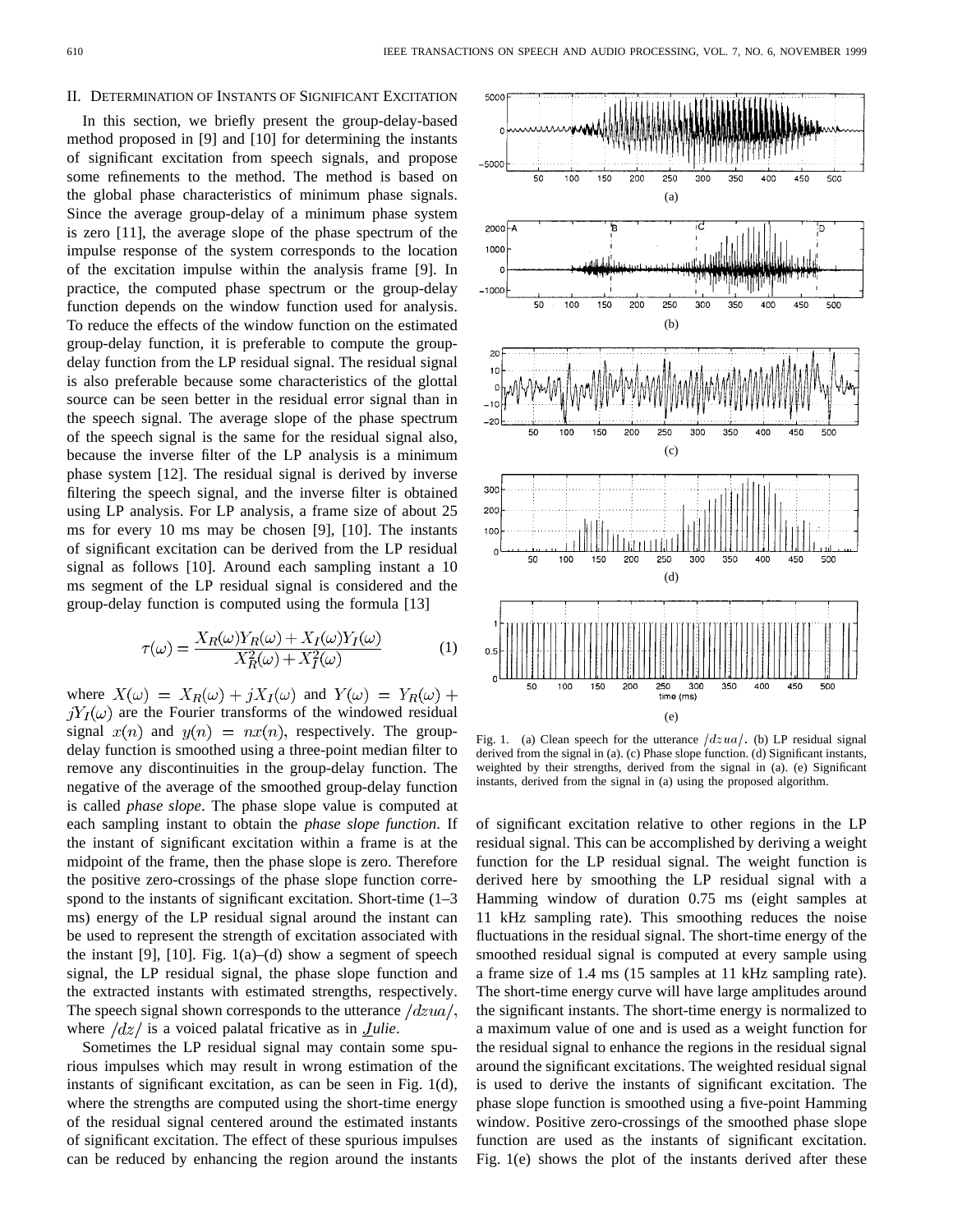refinements. Some of the errors in the estimation of instants in Fig. 1(d) are corrected in Fig. 1(e). The different steps in the algorithm for the computation of the instants of significant excitation are given in Fig. 9.

#### III. MEASURE OF STRENGTH OF EXCITATION

Reliability of the extracted instants depends on the strength of excitation around the instants. In [9], [10] the short-time energy of the LP residual signal was used to represent the strength of excitation at each instant. In some cases it is difficult to use the short-time energy around the instant as a measure of the strength, especially when the residual signal is noisy, as in the region BC in Fig. 1(b). Moreover, the derived residual signal energy depends on the effectiveness of the LP analysis for these segments.

We propose an alternative measure for the strength of excitation, which is based on the use of the Frobenius norm. In [8] the Frobenius norm of a signal prediction matrix, formed by using the samples in a frame of about 3 ms, was proposed to locate the instants of glottal closure. The Frobenius norm was computed at each sampling instant. The locations of the peaks in the plot of the Frobenius norm as a function of time were considered as the desired instants. In this section we propose that the Frobenius norm [14] of the signal prediction matrix [8] formed by using the samples in a 3-ms frame of differenced speech centered around the identified instant of significant excitation can be used to represent the strength of excitation at that instant.

Consider a frame of the differenced speech signal with  $N$ samples,  $s_1, s_2, \dots, s_N$ . Assuming a linear prediction order of  $p$ , the following prediction error vector can be formed:

$$
e = Sa \tag{2}
$$

where  $S$  is the Toeplitz signal prediction matrix of dimension  $(N-p) \times (p+1)$ 

$$
S = \begin{bmatrix} s_{p+1} & s_p & \cdots & s_1 \\ s_{p+2} & s_{p+1} & \cdots & s_2 \\ \vdots & \vdots & & \ddots & \vdots \\ \vdots & \vdots & & s_{p+1} \\ s_N & s_{N-1} & \cdots & s_{N-p} \end{bmatrix}
$$
 (3)

and **a** is the augmented vector of LPC's  $[1 \ a_1 \ a_2 \cdots a_p]^T$ . Assuming  $s_n$ ,  $n = 1, \dots, N$  are the samples of a signal at the output of an all-pole system excited by a periodic impulse train, there is a linear dependence between the column vectors of  $S$ , when the instant of excitation is not included in the analysis frame [8]. The error vector is then zero. But when the instant of excitation is included, the norm of the error vector goes up. The amplitudes of signal samples in the signal prediction matrix also go up, because of the excitation. Thus, the Frobenius norm of the signal prediction matrix, computed as the square root of the sum of all squared elements of the matrix, also goes up. The square of the Euclidean norm of  $e$ , which is a measure of the energy (strength) of excitation, is given by

$$
||e||_2^2 = ||Sa||_2^2
$$
  
\n
$$
\le ||S||_F^2 \cdot ||a||_2^2
$$
 (4)

where  $||S||_F$  is the Frobenius norm of S. The ratio  $||e||_2^2/||a||_2^2$ is upper bounded by  $||S||_F^2$ . Ignoring the variation in  $||\mathbf{a}||_2^2$ compared to  $||S||_F^2$ , we can use  $||e||_2^2/||a||_2^2$  as a measure of the strength of excitation. Computing the Euclidean norm of  $e$  from  $(2)$ , we get

$$
\frac{||e||_2^2}{||a||_2^2} = \frac{a^T (S^T S) a}{a^T a}
$$
 (5)

$$
=\rho(a)\tag{6}
$$

where  $\rho(\mathbf{a})$  is the Rayleigh quotient of  $(\mathbf{S}^T \mathbf{S})$  [14]. It is shown in Appendix A [see (A.8)] that

$$
\sigma_{p+1}^2 \le \rho(\mathbf{a}) \le \sigma_1^2 \tag{7}
$$

where  $\sigma_1 \geq \sigma_2 \geq \cdots \geq \sigma_{p+1} > 0$  are the singular values of and are also the eigenvalues of  $S<sup>T</sup>S$ . It is also known that the square of the Frobenius norm is the sum of squared singular values [15]. So we have the inequality

$$
\sigma_{p+1}^2 \le \frac{1}{(p+1)} \, ||S||_F^2 \le \sigma_1^2 \tag{8}
$$

since  $(p+1)^{-1} ||S||_F^2$  is the arithmetic mean of squared singular values. It is known that all the singular values rise in magnitude when there is an excitation within the analysis frame and fall when there is no excitation [8]. Therefore, both  $\rho(\mathbf{a})$  in (7) and  $(p+1)^{-1}||S||_F^2$  in (8) track these changes. Therefore can be used as a measure of the strength of excitation. We note that though this is a measure of energy of the residual signal, it is computed directly from the speech signal.

It is to be noted that since the square of the Frobenius norm of the signal prediction matrix is the sum of squares of all samples in the matrix, it is nothing but the short-time energy of the speech signal computed from the weighted samples of the speech signal.

To illustrate the need for a measure for the strength of excitation, let us consider the differentiated glottal pulses [Fig.  $2(a)$ ] generated using the LF model [16]. All the parameters of the model are kept constant except the time constant of the return phase and the instant of peak positive excitation. To vary the rate of closure, the time constant of the return phase is increased from 0.05–1.5 ms from left to right. The amplitudes of the pulses are progressively scaled up (from left to right) so that all the pulses have equal negative peak amplitudes. These differentiated glottal pulses are used to excite an all-pole model to obtain a synthetic voiced sound shown in Fig. 2(c). It should be noted that, in the first 40 ms of the speech signal, the signal components due to higher formants can be clearly seen. This is due to the sharp closing phase, which results in a magnitude spectrum of the excitation pulses that is less steep. This feature is not seen in the latter portion of the signal in Fig. 2(c) due to the gradual closing phase. The second derivative of the glottal pulse and the twelfth-order LP residual signal are shown in Fig. 2(b) and (d), respectively. From these figures it is evident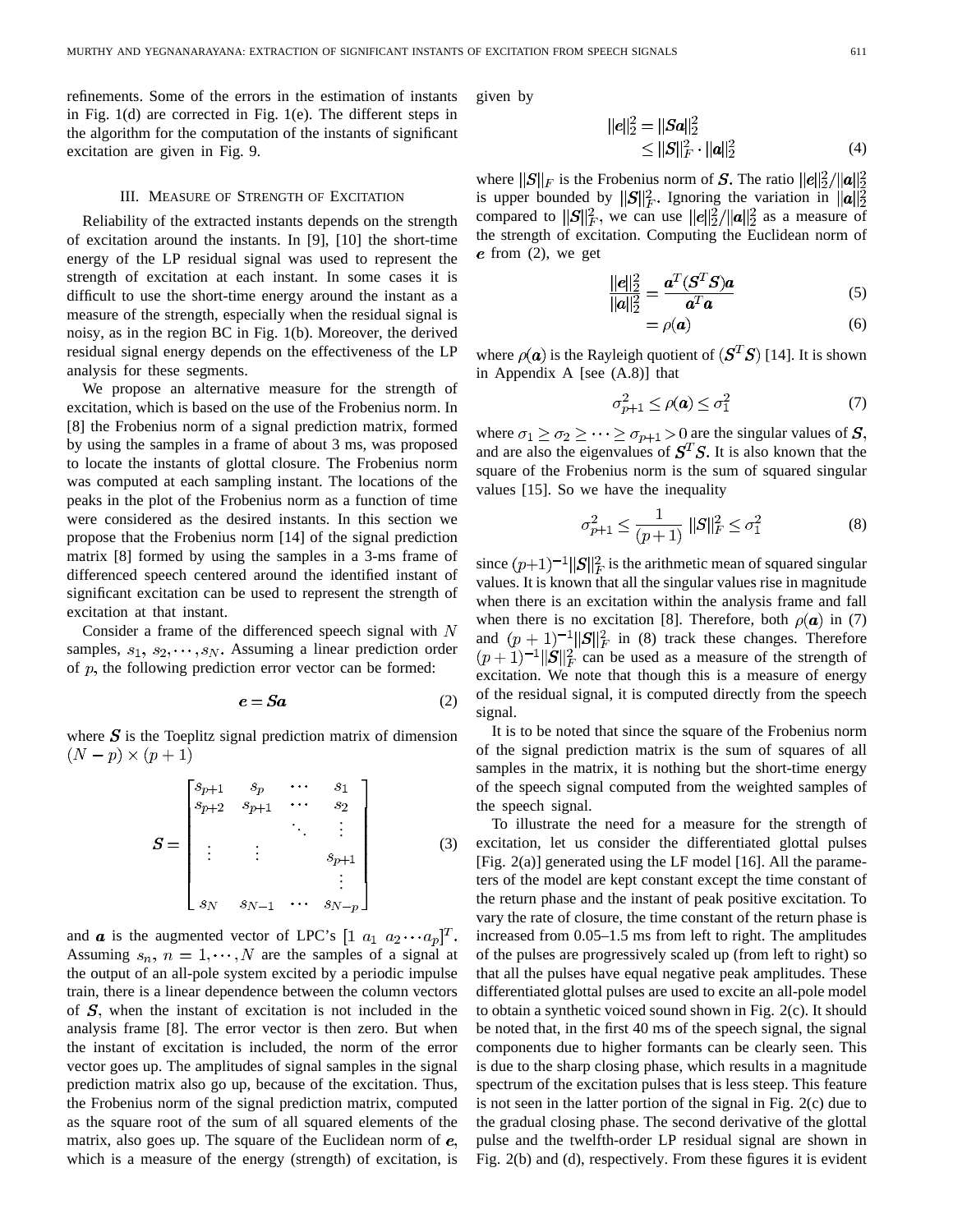

Fig. 2. (a) Differentiated glottal pulses. (b) Second derivative of glottal pulses. (c) Synthetic signal. (d) Residual signal derived from the signal in (c). (e) First-order difference of the signal in (c).

that the amplitudes of the excitation impulses are higher for the glottal pulses with sharper closure. The strength of excitation is higher for sharper closure, although the amplitude and energy of the speech signal in Fig. 2(c) is nearly the same throughout for all the glottal pulse shapes. It should be noted in Fig. 2(a) that the energy concentration is higher for the pulses in the initial portion than in the latter portion of the signal.

If we consider the differenced signal of Fig. 2(c), as shown in Fig. 2(e), we notice that the strength of excitation is also evident in the differenced signal. It can also be seen by considering a difference operation  $(1 - z^{-1})$  on the ztransform of the signal,  $S(z) = E(z)H(z)$ , where  $E(z)$ corresponds to the differentiated glottal pulse excitation, and  $H(z)$  corresponds to the vocal tract system. We have

$$
(1 - z^{-1})S(z) = (1 - z^{-1})E(z)H(z).
$$
 (9)

Thus, the differenced signal can be viewed as a signal that results due to the excitation of the vocal tract system with the second derivative of the glottal pulse. The second derivative

of the glottal pulse in Fig. 2(b) and the differenced signal in Fig. 2(e) both show the characteristics of the strength of excitation. These figures suggest that the Frobenius norm of the differenced signal can be used as a measure of the strength of excitation around the instant of significant excitation.

## IV. ROBUSTNESS OF THE GROUP-DELAY-BASED METHOD

In this section we shall examine the robustness of the groupdelay-based method for two types of degradations, namely, additive random noise and echo/reverberation.

#### *A. Robustness Against Additive Noise*

Let us consider an excitation signal  $x(n)$  consisting of an impulse of amplitude A at time  $n = L$  and a zero-mean additive white Gaussian noise  $v(n)$ .

$$
x(n) = A\delta(n - L) + v(n), \qquad n = 0, 1, \cdots, N - 1.
$$
 (10)

The Fourier transform of  $x(n)$  is

$$
X(\omega) = A \exp(-j\omega L) + V(\omega)
$$
 (11)

where

$$
V(\omega) = \sum_{n=0}^{N-1} v(n) \exp(-j\omega n)
$$
  
=  $|V(\omega)| \exp(j\phi_v(\omega)).$  (12)

 $|V(\omega)|$  and  $\phi_v(\omega)$  are random variables corresponding to the magnitude and phase of  $V(\omega)$ , respectively. Without loss of generality, the phase spectrum  $\phi_v(\omega)$  can be assumed to have a uniform probability density function over the range  $[-\pi, \pi]$ [17]. Let  $|X(\omega)|$  and  $\phi_x(\omega)$  be the magnitude and phase of  $X(\omega)$ , respectively.

$$
\begin{aligned} \log[|X(\omega)|] + j\phi_x(\omega) \\ &= \log(\mathcal{A}) - j\omega L \\ &+ \log\left[1 + \frac{|V(\omega)|}{\mathcal{A}}\exp(j(\phi_v(\omega) + \omega L))\right]. \end{aligned} \tag{13}
$$

It is shown in Appendix-B [see (B.4)] that

$$
\frac{\mathcal{E}[|V(\omega)|]}{\mathcal{A}} < 10^{-(E_s/20)}\tag{14}
$$

where  $\mathcal E$  denotes ensemble average and  $E_s$  is the excitation SNR, defined as the logarithm of the ratio of average excitation signal power per sample  $(\mathcal{A}^2/N)$  to the average noise power per sample  $(\sigma_v^2)$ 

$$
E_s = 10 \log_{10} \left( \frac{\mathcal{A}^2}{N \sigma_v^2} \right) \quad \text{dB.} \tag{15}
$$

For  $E_s = 0$  dB, the upper bound on the expected value of the magnitude of  $[(|V(\omega)|/A) \exp(j(\phi_v(\omega)+\omega L))]$  is one. If the Fourier transform in  $(11)$  is evaluated using an  $N$ -point discrete Fourier transform (DFT), the magnitude of the DFT  $|V(\omega_k)|$  can be shown to be less than A with 99% confidence when  $E_s \geq 6.6$  dB [see App. B, (B.7)]. Expanding the third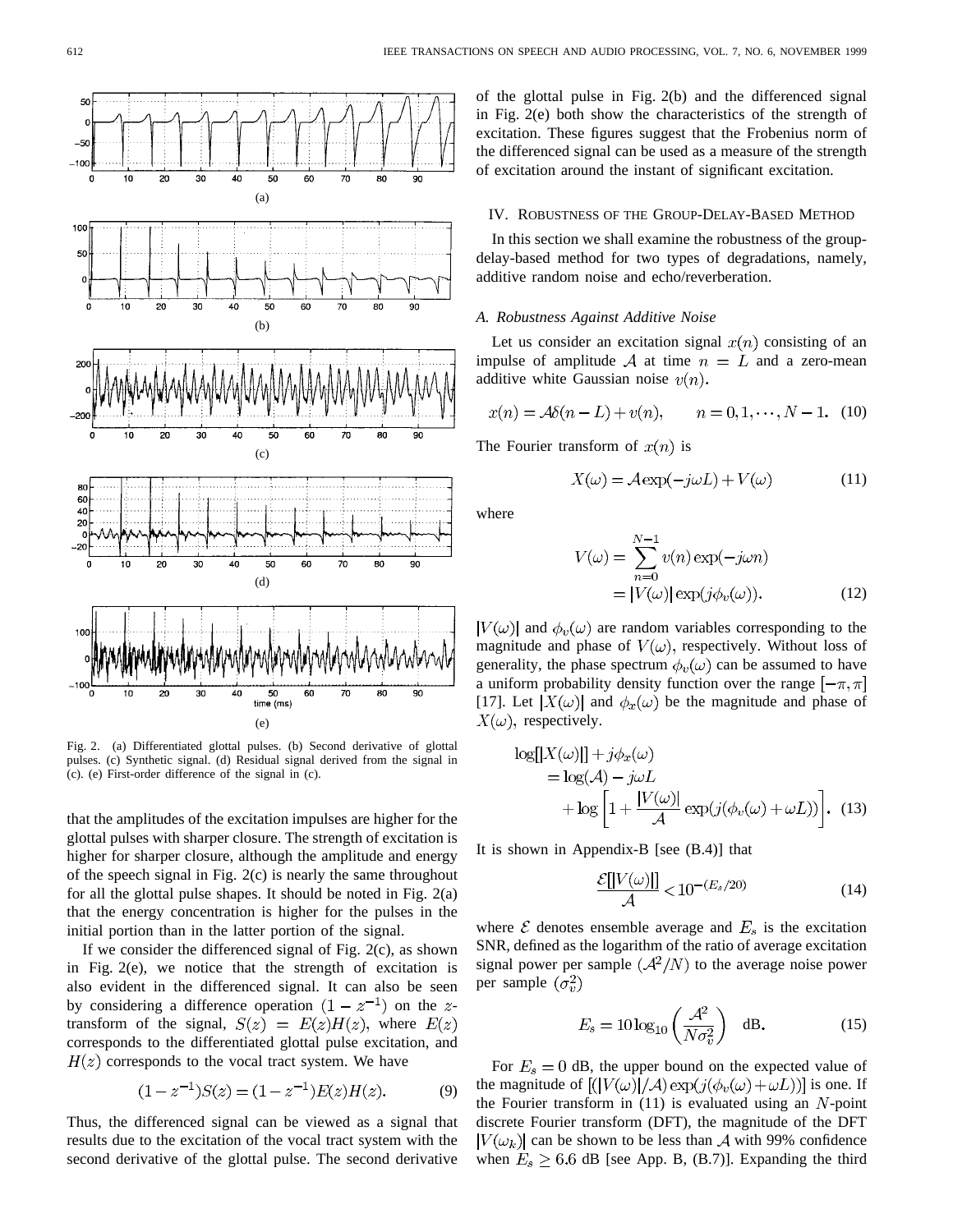term on the right hand side of (13) by Taylor series expansion, the phase term of (13) can be approximated as

$$
\phi_x(\omega) = -\omega L + \frac{|V(\omega)|}{\mathcal{A}} \sin(\phi_v(\omega) + \omega L). \tag{16}
$$

The group-delay function  $(\tau_x(\omega))$  is given by

$$
\tau_x(\omega) = -\frac{d\phi_x(\omega)}{d\omega}.
$$
\n(17)

Hence, the average value of the group-delay function is given by

$$
\overline{\tau}_x = \frac{1}{2\pi} \int_{-\pi}^{\pi} \tau_x(\omega) d\omega
$$
  
=  $-\frac{1}{2\pi} [\phi_x(\pi) - \phi_x(-\pi)].$  (18)

Substituting (16) in (18) and noting that  $\phi_x(\omega)$  is an odd function of  $\omega$  and that the second term in (16) vanishes at  $\pi$ , we have

$$
\overline{\tau}_x = L \tag{19}
$$

i.e., the average value of the group-delay function gives the location of the impulse.

In practice, the group-delay function is computed at discrete frequencies, and hence the computed average deviates from (19). Random fluctuations and spikes appear in the groupdelay function [18]. These spikes may bias the mean value of the group-delay function. Therefore, it is preferable to use median smoothing of the computed group-delay function before computing the average.

So far we have considered an excitation signal corrupted by additive noise. Let us now consider a noisy speech signal  $y(n)$ 

$$
y(n) = s(n) + w(n)
$$
\n<sup>(20)</sup>

where  $s(n)$  is the speech signal and  $w(n)$  is the additive white noise. To derive the instants of significant excitation, let us consider the LP residual signal. The frequency response of the inverse filter obtained from the LP analysis is given by

$$
A(\omega) = |A(\omega)| \exp(j\phi_A(\omega))
$$
  
= 
$$
\sum_{k=0}^{p} a_k \exp(-j\omega k)
$$
 (21)

where  $a_0 = 1$  and  $a_1, \dots, a_p$  are the LP coefficients (LPC's). The residual error signal obtained after inverse filtering is given by

$$
x(n) = r(n) + v(n)
$$
\n(22)

where  $r(n)$  is the component at the output of the inverse filter due to the speech signal  $s(n)$  and  $v(n)$  is the colored noise due to filtering of the white noise  $w(n)$ . Note that even though the speech signal is assumed to be the output of an all-pole system, the noisy signal  $y(n)$  corresponds to a pole-zero system [19]. The power spectrum of the colored noise component  $v(n)$  is given by

$$
P_v(\omega) = \frac{1}{N} \mathcal{E}[|V(\omega)|^2]
$$
  
=  $|A(\omega)|^2 \sigma_w^2$ . (23)



Fig. 3. (a) Synthetic speech of Fig. 2(c) at an average SNR of 5 dB. (b) LP residual signal derived from the signal in (a). (c) The true locations of the instants of significant excitation. (d) The instants of significant excitation derived from the noisy signal in (a).

The second moment  $\mathcal{E}[|V(\omega)|^2]$  depends on the frequency  $\omega$ . Let us consider the worst case situation, i.e., the maximum value of  $(1/N)\mathcal{E}[[V(\omega)]^2]$ . Let

$$
\sigma_{v \max}^2 = \max_{\omega} \frac{1}{N} \mathcal{E}[|V(\omega)|^2]
$$

$$
= A_{\max}^2 \sigma_w^2 \tag{24}
$$

where  $A_{\text{max}}$  is the maximum value of  $|A(\omega)|$  given by

$$
A_{\max} = \max_{\omega} |A(\omega)|
$$
  
= 
$$
\max_{\omega} \left| 1 + \sum_{k=1}^{p} a_k \exp(-j\omega k) \right|.
$$
 (25)

In the expression for  $E_s$  in (15), the  $\sigma_v^2$  is replaced by  $\sigma_{v \max}^2$ . Assuming that  $A_{\text{max}} > 1$ , the effective  $E_s$  for the residual signal is reduced.

The above analysis is valid even when the speech is corrupted by additive colored random noise, except that  $A_{\text{max}}$ now also depends on the maximum value of the power spectrum of the colored noise.

The robustness of estimation of the instant of excitation depends on the excitation SNR  $(E_s)$ . For a constant additive noise,  $E_s$  will decrease as the strength of the excitation decreases. This is illustrated in Fig. 3 for a noisy case of the synthetic signal generated by exciting an all-pole filter with the differentiated glottal pulses of Fig. 2(a). The overall SNR of the speech signal is 5 dB. Note that the periodicity cannot be immediately seen from the noise corrupted speech signal. Since it is a synthetic case, the strength of excitation can be approximated to the amplitude of the second derivative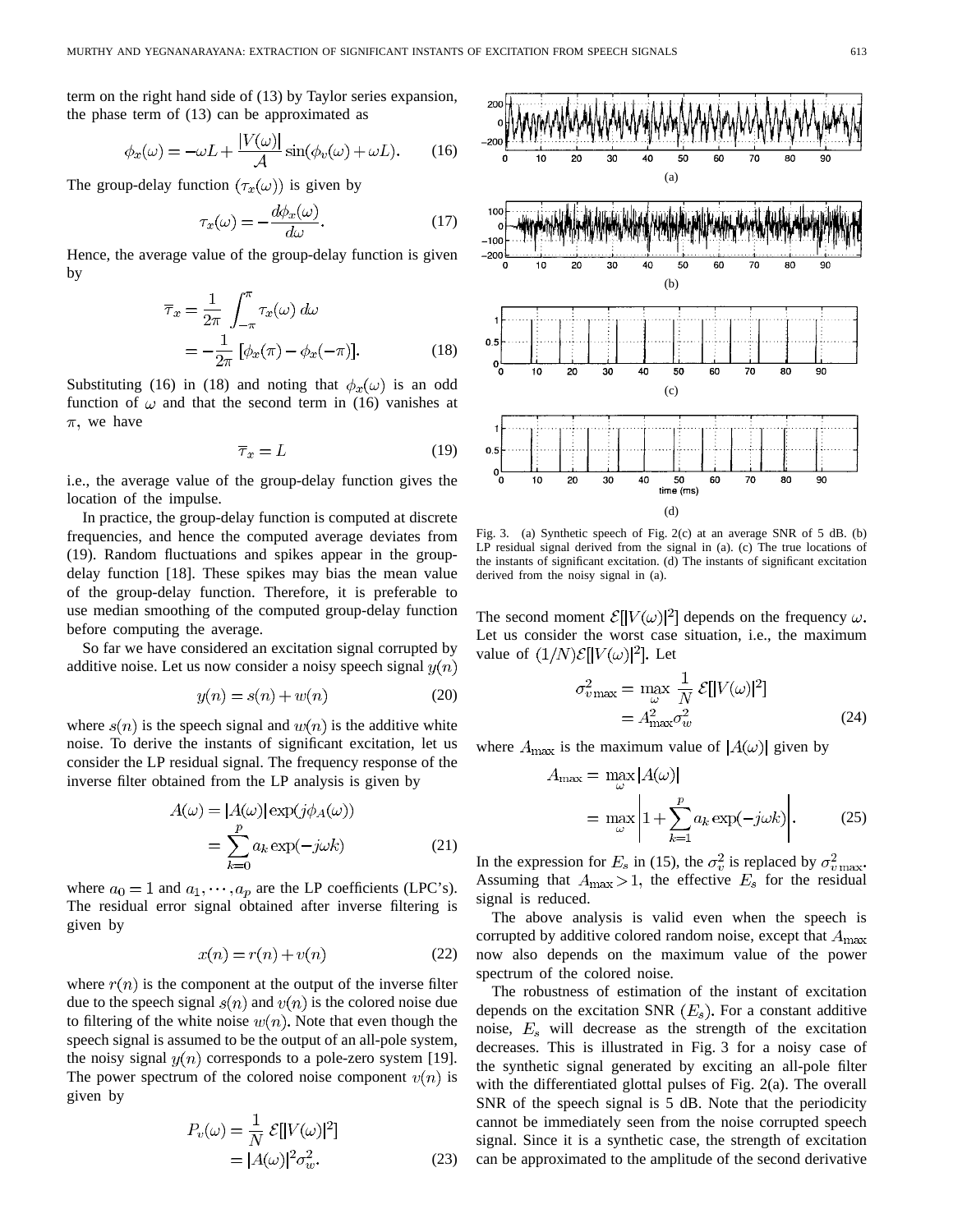of the glottal pulse shown in Fig. 2(b). Fig. 3(c) shows the actual instants of significant excitation. Fig. 3(d) shows the instants of significant excitation estimated from the noisy speech signal. The figure shows that the accuracy of the extracted instants depends on the excitation signal-to-noise ratio. Reliability of the extracted instants decreases with a decrease in the excitation SNR, as can be seen from the deviation of the instants in Fig. 3(d) relative to the instants in Fig. 3(c). The excitation SNR  $(E_s)$  is defined as the ratio of the square of the amplitude of the impulse and the noise power. Note that even though the average SNR of the speech signal is nearly constant, i.e., 5 dB, the excitation SNR is decreasing from left to right on the time scale.

#### *B. Robustness Against Echo and Reverberation*

Let us consider the following reverberant signal  $x(n)$  for an impulse of strength A and delayed by  $n = L$  samples.

$$
x(n) = A\delta(n-L) + \lambda A\delta(n-L-D) + \lambda^2 A\delta(n-L-2D) + \cdots
$$
 (26)

where  $\lambda$  is the attenuation factor  $(0 < \lambda < 1)$  and D is the delay due to reverberation. The Fourier transformation of (26) yields

$$
|X(\omega)| \exp(j\phi_x(\omega)) = \frac{\mathcal{A} \exp(-j\omega L)}{(1 - \lambda \exp(-j\omega D))}
$$
(27)

where  $|X(\omega)|$  and  $\phi_x(\omega)$  are the magnitude and phase of the Fourier transform of  $x(n)$ , respectively. Taking natural logarithm on both sides of (27), we get [20]

$$
\log[|X(\omega)|] + j\phi_x(\omega)
$$
  
=  $\log(A) - j\omega L - \log(1 - \lambda \exp(-j\omega D)).$  (28)

Neglecting the higher order terms in the Taylor series expansion of the last term above, the phase component is given by

$$
\phi_x(\omega) = -\omega L - \lambda \sin(\omega D). \tag{29}
$$

The group-delay is

$$
\tau_x(\omega) = L + \lambda D \cos(\omega D). \tag{30}
$$

The mean value of the group-delay  $\tau_x(\omega)$  is L. For a single echo, the term  $-\log[1-\lambda \exp(-j\omega D)]$  in (28) can be replaced by  $\log[1 + \lambda \exp(-j\omega D)]$ . The expression for the phase is same as in (29) and hence the group-delay for the case of echo is same as in (30).

It should be noted that the above analysis is valid only under mild echo and reverberant conditions ( $\lambda \ll 1$ ). We have also assumed that the signal characteristics are stationary. Due to nonstationarity of speech signals, the model of reverberation in (26) may not be valid in real situations.

#### *C. Robustness Due to Weighting of the LP Residual Signal*

In this section, we show that suitable weighting of the LP residual signal improves the robustness of the algorithm for extraction of the instants of significant excitation. This is because the excitation SNR  $E_s$  can be improved by weighting, as shown below.

Consider the impulse-in-noise sequence  $x(n)$  in (10). Let  $\gamma(n), n = -(N-1)/2, \cdots, 0, \cdots, (N-1)/2$  be a positive window function such that  $\gamma(0) > \gamma(n)$ ,  $n \neq 0$ . Let

$$
x_{\gamma}(n) = x(n)\gamma(n-L)
$$
  
=  $A\gamma(0)\delta(n-L) + \gamma(n-L)v(n),$   

$$
n = 0, 1, \cdots, (N-1)
$$
 (31)

be the weighted excitation signal, such that the impulse at  $n = L$  is given the maximal weight of  $\gamma(0)$ . By following the steps in the analysis presented in Section IV-A, we have

$$
\phi_{x\gamma}(\omega) = -\omega L + \frac{|V_{\gamma}(\omega)|}{\mathcal{A}\gamma(0)} \sin(\phi_{v\gamma}(\omega) + \omega L) \tag{32}
$$

where

$$
V_{\gamma}(\omega) = \sum_{n=0}^{N-1} v(n)\gamma(n-L)\exp(-j\omega n)
$$
  
=  $|V_{\gamma}(\omega)| \exp(j\phi_{\nu\gamma}(\omega))$  (33)

and  $\phi_{x\gamma}(\omega)$  is the phase of the Fourier transform of the weighted excitation sequence  $x_{\gamma}(n)$ . The approximation in (32) is justified provided that

$$
\frac{\mathcal{E}[|V_\gamma(\omega)|]}{\mathcal{A}\gamma(0)} < 1.
$$

Assuming that  $\{v(n)\}\$ are zero-mean Gaussian random variables with variance  $\sigma_v^2$ , we have from (33)

$$
\mathcal{E}[|V_{\gamma}(\omega)|^2] = \sigma_v^2 \sum_{n=0}^{N-1} \gamma^2 (n - L)
$$
  
=  $\gamma^2 (0) \sigma_v^2 S_{\gamma}$  (34)

where

$$
S_{\gamma} = \sum_{n=0}^{N-1} \left[ \frac{\gamma(n-L)}{\gamma(0)} \right]^2.
$$
 (35)

Following the steps in the analysis presented in Appendix B, we define the weighted excitation SNR as

$$
E_w = 10 \log_{10} \left( \frac{\mathcal{A}^2 \gamma^2(0)}{\mathcal{E}[|V_\gamma(\omega)|^2]} \right) \, \mathrm{dB}
$$

$$
= 10 \log_{10} \left( \frac{\mathcal{A}^2}{N \sigma_v^2} \frac{N}{S_\gamma} \right) \, \mathrm{dB} \tag{36}
$$

Using (15), we get

$$
E_w = E_s + 10 \log_{10} \left( \frac{N}{S_\gamma} \right). \tag{37}
$$

Note that for the case without weighting of the LP residual signal,  $\gamma(n) = 1$ . Therefore, from (35) and (37),  $E_w = E_s$ . For any other window function with a broad peak around the location of the impulse i.e.,  $n = L$ ,  $S_{\gamma} < N$ . Thus, there is some gain in the excitation SNR. For the limiting case of a weight function with a narrow peak at  $n = L$ , the gain in the excitation SNR tends to  $10 \log_{10}(N)$ .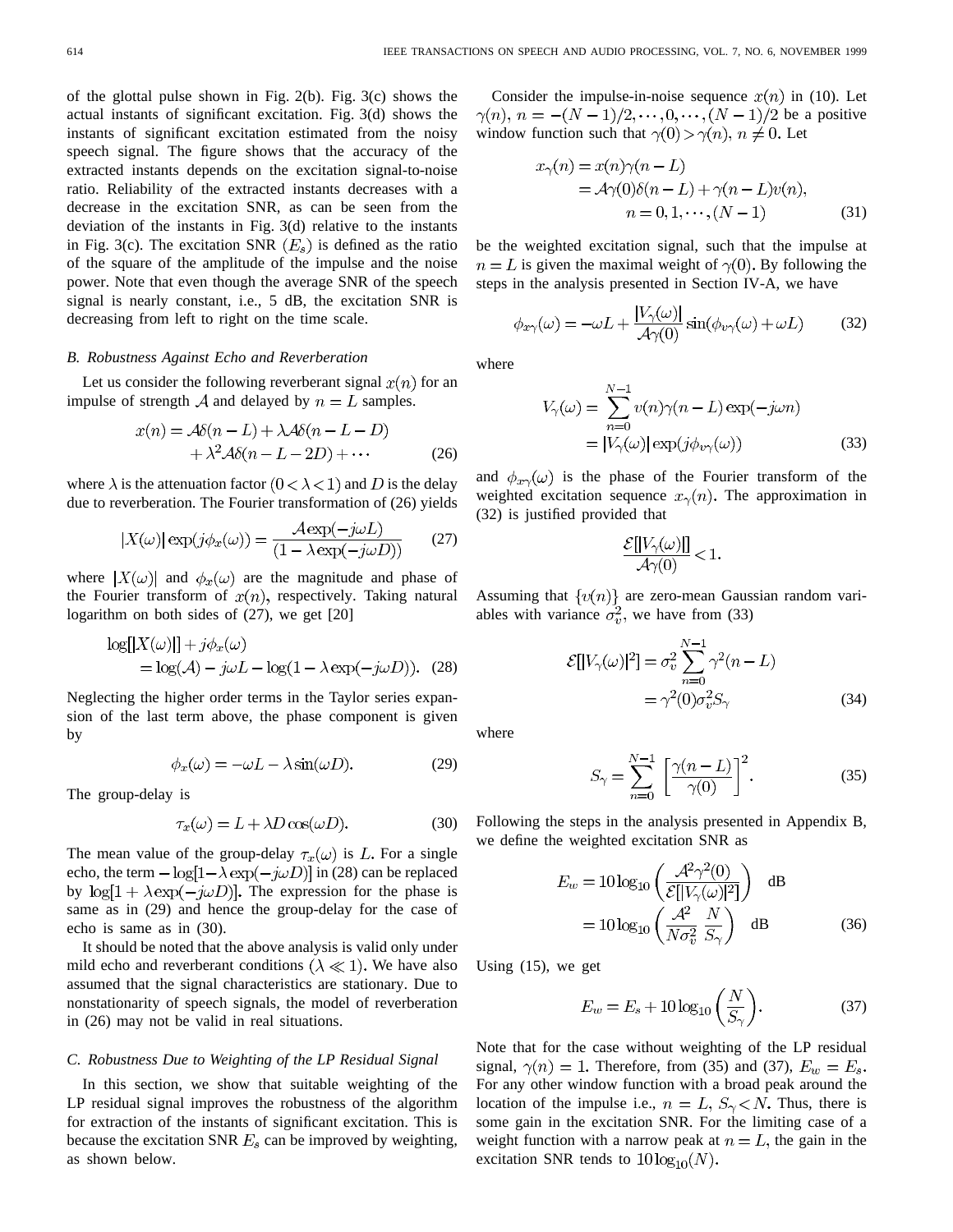

Fig. 4. (a) Clean speech for the utterance  $\frac{dzua}{.}$  (b) Strengths of excitation based on the Frobenius norm. (c) Speech degraded by ambient noise. (d) Significant instants derived from the signal in (c). (e) Telephone speech. (f) Significant instants derived from the signal in (e).

# V. PERFORMANCE EVALUATION OF THE GROUP-DELAY-BASED METHOD

In this section, we consider some examples of speech data under actual conditions of degradation, and examine the performance of the group-delay-based method for extraction of the instants of significant excitation. Since we do not have a method for estimating the SNR of the strength of excitation for signals with natural degradations, the results can only be interpreted from our *a priori* knowledge of the characteristics of the excitation for different categories of sounds. Wherever appropriate, the Frobenius norm of the differenced speech signal can be used as a measure of the strength of excitation.

Fig. 4 shows the performance of the algorithm for noise and telephone channel degradations for the segment of speech given in Fig. 1(a). The strengths of excitation at the extracted instants computed using the Frobenius norm are shown in Fig. 4(b). For this signal, the strength of excitation is lower for the segment  $\mu/\mu$  in the region BC compared to the region CD. The noisy speech signal in Fig. 4(c) corresponds to the same speech as in Fig. 4(a), but recorded by a microphone placed 50 cm away from the speaker. The signal in the region AB is affected by the additive noise more than the signal in the region CD due to lower signal amplitudes. Hence the instants extracted for the signal in region AB are not reliable. Most of the extracted instants [Fig. 4(d)] for the signal in the region BC are correct, even though in Fig. 4(c) there appears to be no visible periodicity in the signal in the region BC. From Fig. 4(b) and (d), it can be seen that the instants are correctly extracted for the signal in the region CD. The results are similar for the case of telephone speech shown in Fig. 4(e) and (f). In the telephone speech shown in Fig. 4(e), the signal in the region AB is lost and it is significantly attenuated in the region BC. This is because the low first formant of the vowel  $\mu/\mu$ , is severely attenuated due to the bandpass nature of the telephone channel characteristics. The errors in the region AB are due to low levels of the signal itself in that region. It is important to note that although the signal level is high in the region BC for the clean speech, the strength of excitation is low for the instants in that region. Hence, the extracted instants in this region are more prone to errors compared to the extracted instants in the region CD.

A systematic investigation was carried out to study the accuracy of the extracted instants for synthetic and natural vowels. Histograms of the spread of the errors are shown in Figs. 5 and 6 for five synthetic and natural vowels  $\frac{1}{a}, \frac{1}{c},$  $\langle i \rangle$ ,  $\langle o \rangle$  and  $\langle u \rangle$ , respectively, for an overall SNR of 10 dB. All the synthetic vowels are generated by the same LF-modelbased differentiated glottal pulses. The length of each pulse was chosen to be 80 samples. In the case of the natural vowels, the glottal cycle duration varied from 9 ms for vowel  $\frac{a}{a}$ to 7 ms for vowel  $/u/$ . In Fig. 5, the histogram for each synthetic vowel is obtained by computing the histogram of deviations of the estimated instants of significant excitation from the true locations for 50 realizations of noise. There are ten glottal cycles in the signal for each vowel and hence we get 500 such deviations for each vowel. In Fig. 6, the deviations are obtained by subtracting the estimated locations from the locations extracted from the clean speech signal. Larger spread of the histograms indicates larger deviation of the extracted instants from the true locations of the instants. The errors are typically larger for the close vowels  $\mu/\$  and  $\pi/\mu$  than for the open vowels  $\frac{a}{, \ell}$ ,  $\frac{e}{, \ell}$ , and  $\frac{o}{, \ell}$ . For the synthetic case shown in Fig. 5, all the instants have the same strength and hence the spread of errors is less compared to the case of natural vowels. It is important to note that the variation in the spread of the errors for different vowels is also due to the artifacts of the LP analysis. For the synthetic case shown in Fig. 5, the spread is larger for the close vowels  $\frac{u}{a}$  and  $\frac{v}{i}$ , despite the excitation strength being the same for all the five vowels, because of the dominance of the first formant in the LP analysis of the noisecorrupted signals for these close vowels. This is also true in the case of natural vowels shown in Fig. 6. There is a systematic bias in the estimated locations of the instants of excitation for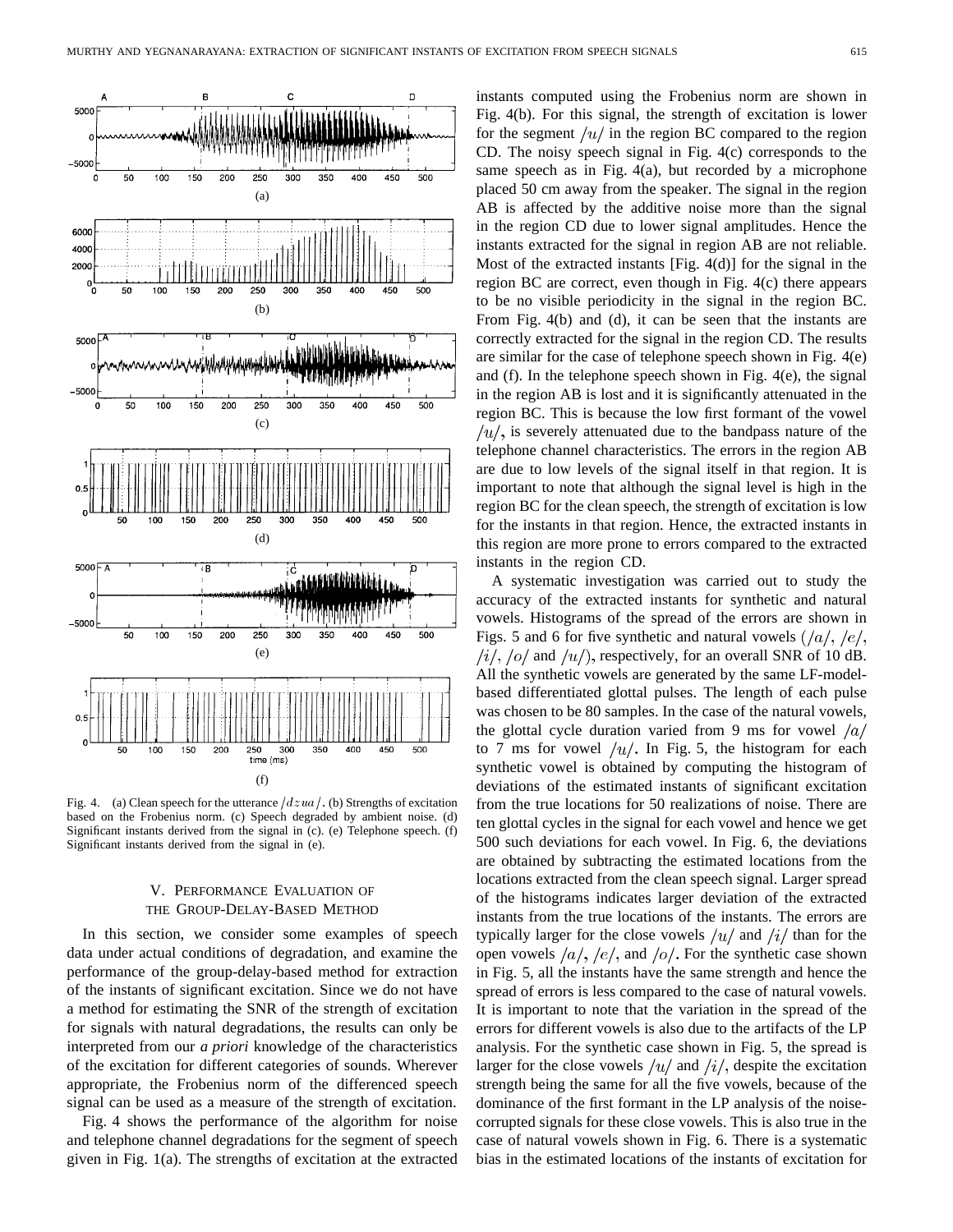

(e) Fig. 5. Histogram of errors in the estimated instants for five synthetic vowels for SNR = 10 dB. (a)  $/a/$ , (b)  $/e/$ , (c)  $/i/$ , (d)  $/o/$ , (e)  $/u/$ .

![](_page_7_Figure_4.jpeg)

Fig. 6. Histogram of errors in the estimated instants for five natural vowels for SNR = 10 dB. (a)  $/a/$ , (b)  $/e/$ , (c)  $/i/$ , (d)  $/o/$ , (e)  $/u/$ .

the case of synthetic vowels. The bias is about two samples for the average glottal cycle length of 80 samples. That is, the bias is about 3%. The bias may have been caused due to weighting the LP residual signal before computing the instants of excitation. The weight function depends on the nature of the voiced sound, and the extent of degradation caused by noise. That is why the bias is positive in some cases and negative in some other cases.

Errors in the extracted instants were also studied for utterances taken from the standard NTIMIT [21], [22] data for male and female speech. Since the TIMIT [23] data was available for reference, the spread was estimated using the deviations of the extracted instants for the NTIMIT data from those for the TIMIT data. The TIMIT and NTIMIT data taken for study were lowpass filtered and downsampled to 8 kHz before processing. The TIMIT and NTIMIT data was first timealigned before the deviations were computed. The histograms of errors for one male voice and one female voice are shown in Figs. 7 and 8. The data for the male voice corresponds to the file: */test/dr2/mmdm2/sa1.wav* in the TIMIT/NTIMIT

database. The data for the female voice corresponds to the file: */test/dr5/fjcs0/sa1.wav*. The instants of significant excitation were extracted only from the voiced regions, which were identified using the phonetic transcription files provided with the TIMIT database. From Figs. 7 and 8, it can be seen that there are more values of deviation in the histogram of deviations for female speech than for the male speech. This is because the average pitch of the female speaker is about 210 Hz and that of the male speaker is about 100 Hz. So there are more glottal cycles in the utterance of the female speaker than for the male speaker. The spread of errors is larger for these utterances compared to the errors for the vowels in Fig. 6, because the SNR is different for different segments in this case, whereas for vowels it was constant. The speech SNR varies over a range of 20–50 dB for the utterances taken from the TIMIT data and over a range of 5–40 dB for the utterances taken from the NTIMIT data for both male and female voices. The SNR for different segments was computed as the ratio of the energy of the signal samples to the energy of the noise samples in the silence regions. The bias and spread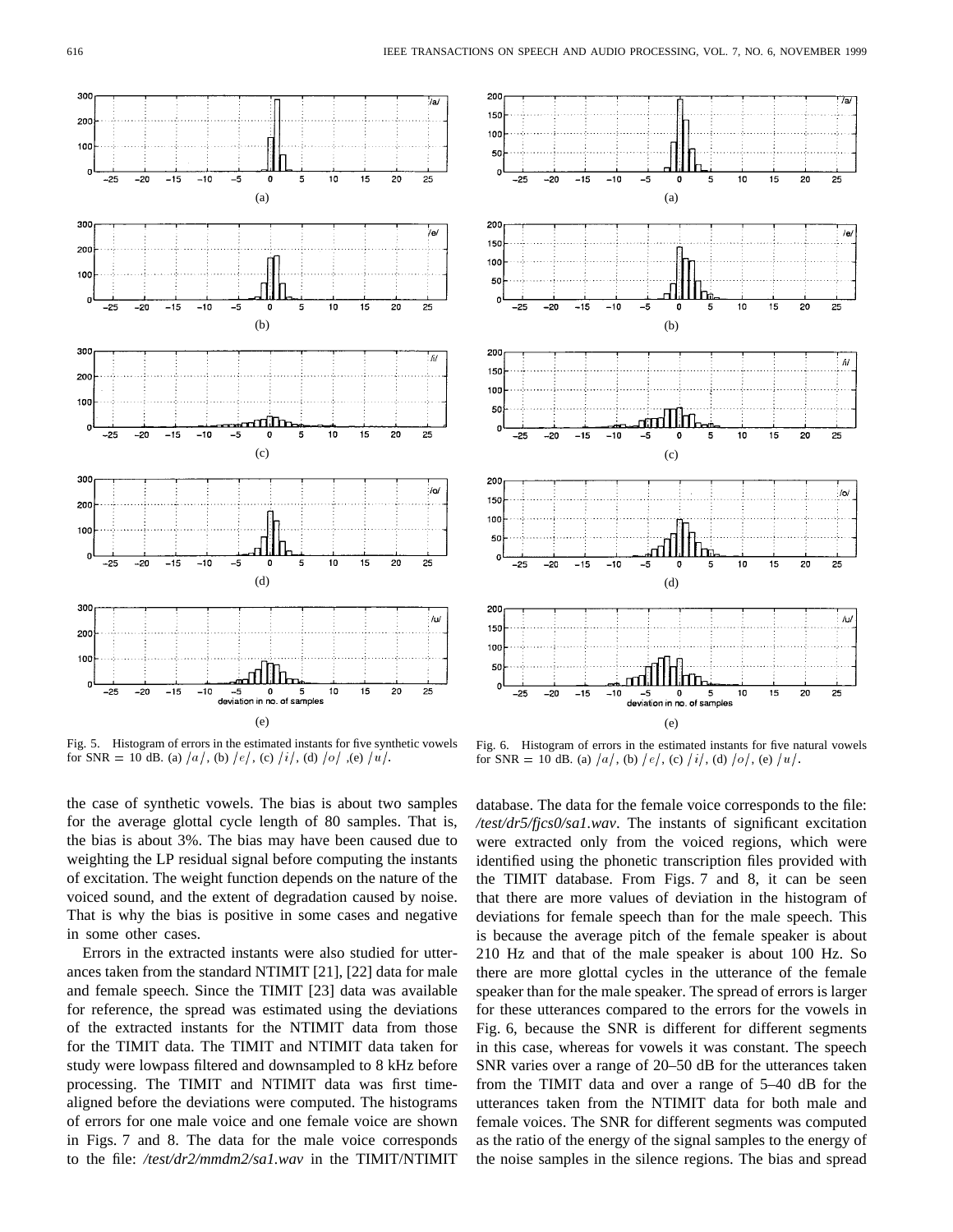![](_page_8_Figure_1.jpeg)

Fig. 7. Histogram of errors for the utterance "She had your dark suit in greasy wash water all year" uttered by a male speaker.

![](_page_8_Figure_3.jpeg)

Fig. 8. Histogram of errors for the utterance "She had your dark suit in greasy wash water all year" uttered by a female speaker.

of the errors in Figs. 7 and 8 can be attributed not only to the variations of SNR for different segments, but also to the weight function used on the LP residual signal before computing the instants of excitation.

#### VI. CONCLUSIONS

In this paper, we have demonstrated that the group-delaybased method proposed in [9] and [10] is indeed robust against degradations in speech due to additive noise and channel distortion. The robustness is due to the fact that the energy of the signal is concentrated around the instant of significant excitation, which for voiced speech corresponds to the instant around glottal closure. We have discussed the importance of the strength of excitation, which cannot be directly inferred from the speech signal. We have shown that the errors in the

extracted instants are small for many practical signals such as in the NTIMIT speech data.

# APPENDIX A BOUNDS ON THE RAYLEIGH QUOTIENT

Let the singular value decomposition (SVD) [15] of  $S$  be

$$
S = U\Sigma V^T \tag{A.1}
$$

where the columns of  $U_{(N-p)\times(N-p)}$  and  $V_{(p+1)\times(p+1)}$ are the left and right singular vectors of  $S$ , respectively.  $\sum_{(N-p)\times (p+1)}$  is the matrix of singular values  $\sigma_1 \ge \sigma_2 \ge$  $\cdots \geq \sigma_{p+1} > 0$ . Therefore

$$
S^T S = V(\Sigma^T \Sigma) V^T.
$$
 (A.2)

So  $\sigma_1^2 \cdots \sigma_{n+1}^2$  are the eigenvalues of  $(S^T S)$  and the columns of  $V$ , are its eigenvectors. The Rayleigh quotient of  $(S^T S)$  is defined as [14]

$$
\rho(\mathbf{a}) = \frac{\mathbf{a}^T (\mathbf{S}^T \mathbf{S}) \mathbf{a}}{\mathbf{a}^T \mathbf{a}}
$$
(A.3)

where  $a \in R^{p+1}$ . Assuming that the eigenvalues of  $(S^T S)$ are all distinct, its eigenvectors form an orthonormal basis in  $R^{p+1}$ . Hence, **a** can be expressed as

$$
\mathbf{a} = c_1 \mathbf{v}_1 + c_2 \mathbf{v}_2 + \dots + c_{p+1} \mathbf{v}_{p+1} \tag{A.4}
$$

where  $c_1, c_2, \dots, c_{p+1}$  are the components of **a** w.r.t. the basis  $\{v_1, v_2, \cdots v_{p+1}\}.$  Premultiplying both sides of (A.4) by  $(S^T S)$  and noting that  $\sigma_i^2$  and  $\mathbf{v}_i$ ,  $i = 1 \cdots p + 1$ , are its eigenvalues and eigenvectors, respectively, we have

$$
(\mathbf{S}^T \mathbf{S})\mathbf{a} = c_1 \sigma_1^2 \mathbf{v}_1 + c_2 \sigma_2^2 \mathbf{v}_2 + \dots + c_{p+1} \sigma_{p+1}^2 \mathbf{v}_{p+1}.
$$
 (A.5)

Premultiplying (A.5) by  $a^T$  and noting that the eigenvectors form an orthonormal set, we have

$$
\mathbf{a}^T (\mathbf{S}^T \mathbf{S}) \mathbf{a} = c_1^2 \sigma_1^2 + c_2^2 \sigma_2^2 + \dots + c_{p+1}^2 \sigma_{p+1}^2. \tag{A.6}
$$

From  $(A.3)$ ,  $(A.4)$ , and  $(A.6)$ , we have

$$
\rho(\mathbf{a}) = \frac{(c_1^2 \sigma_1^2 + c_2^2 \sigma_2^2 + \dots + c_{p+1}^2 \sigma_{p+1}^2)}{(c_1^2 + c_2^2 + \dots + c_{p+1}^2)}.
$$
 (A.7)

From (A.7), it is clear that

$$
\sigma_{p+1}^2 \le \rho(\mathbf{a}) \le \sigma_1^2 \tag{A.8}
$$

i.e., the Rayleigh quotient is bounded by the extreme eigenvalues of  $(S^T S)$ .

## APPENDIX B EXCITATION SIGNAL-TO-NOISE RATIO

For the zero-mean Gaussian distributed random variables  $v(n)$ , the Fourier transform  $V(\omega)$  is a complex zero-mean Gaussian random variable. Therefore we have

$$
\mathcal{E}[|V(\omega)|^2] = N\sigma_v^2. \tag{B.1}
$$

Since the square of the mean is always less than the second moment, i.e.,

$$
(\mathcal{E}[|V(\omega)|])^2 < \mathcal{E}[|V(\omega)|^2]
$$
 (B.2)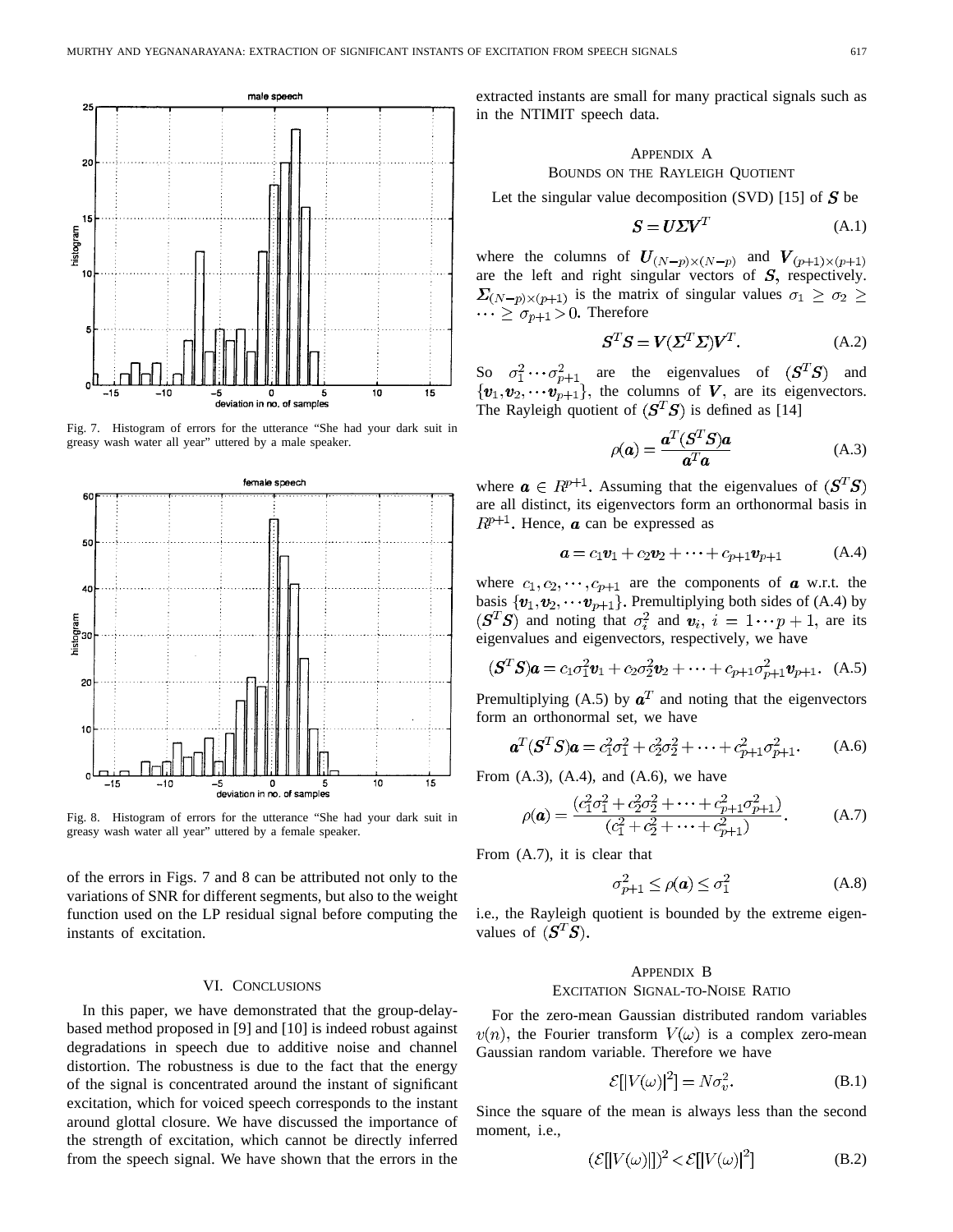- Calculate the linear prediction residual signal using a frame of size 25 ms, Hamming window and a 10th order linear prediction analysis by autocorrelation method. The frame is shifted successively by 10 ms.
- Smooth the residual signal with a 0.75 ms Hamming window. Compute the short-time energy of the smoothed residual signal for every sample, over a frame of duration 1.4 ms. Normalise the short-time energy function to a maximum value of one. Multiply the residual signal obtained from the speech signal with the normalised short-time energy function, to obtain the weighted residual signal.
- · Select a frame size between one to two periods of a glottal cycle, apply a Hamming window and compute the group-delay of the weighted residual signal at each sampling instant using the formula

$$
\tau_x(\omega) = \frac{X_R(\omega)Y_R(\omega) + X_I(\omega)Y_I(\omega)}{X_R^2(\omega) + X_I^2(\omega)}
$$

where  $X(\omega) = X_R(\omega) + jX_I(\omega)$  and  $Y(\omega) = Y_R(\omega) + jY_I(\omega)$  are the Fourier transforms of the weighted residual signal  $x(n)$  and  $y(n) = nx(n)$ , respectively.

- Smooth the group-delay function computed at each sampling instant using a 3-point median filter.
- Compute the average of the smoothed group-delay function.
- The negative of the average of the group-delay function obtained at each sampling instant is plotted with time to obtain the *phase slope function*. Smooth the phase slope function using a Hamming window of length 5 samples.
- The positive zero-crossings in the smoothed phase slope function are identified as the significant instants.

Fig. 9. Algorithm for determination of instants of significant excitation.

we have

 $\mathcal{E}[|V(\omega)||] < (N\sigma_v^2)^{1/2}$ . (B.3)

Hence

$$
\frac{\mathcal{E}[|V(\omega)|]}{\mathcal{A}} < 10^{-(E_s/20)} \tag{B.4}
$$

where  $E_s$  is the excitation SNR:

$$
E_s = 10 \log_{10} \left( \frac{\mathcal{A}^2}{N \sigma_v^2} \right) \quad \text{dB} \tag{B.5}
$$

Let us consider an  $N$ -point discrete Fourier transform (DFT) of the sequence given in (10), computed at  $\omega_k = (2\pi k/N)$ ,  $k = 0, \dots, N - 1$ . It can be shown [24] that the real and imaginary parts of the DFT of  $v(n)$ ,  $V_R(\omega_k)$  and  $V_I(\omega_k)$ , are (real) independent identically distributed (i.i.d.) Gaussian random variables for  $k = 1, 2, \dots, ((N/2)-1)$ . Therefore, the vectors  $\mathbf{v}_R = [V_R(\omega_1) V_R(\omega_2) \cdots V_R(\omega_{(N/2)-1})]^T$  and are Under these conditions the magnitude of the DFT of is Rayleigh distributed [24]. Since we have the knowledge of both the mean and variance of  $|V(\omega_k)|$ , we get

$$
\frac{\mathcal{E}[|V(\omega_k)|]}{\mathcal{A}} = \frac{\sqrt{\pi}}{2} 10^{-(E_s/20)} \n\approx (0.9) 10^{-(E_s/20)} \tag{B.6}
$$

which is indeed close to the upper bound  $10^{-(E_s/20)}$  given in (B.4) above. From the cumulative distribution function of a Rayleigh distribution [25], we may write

$$
P[|V(\omega_k)| < A] = 1 - \exp\left(-\frac{A^2}{N\sigma_v^2}\right)
$$
  
= 1 - \exp(-10<sup>(E\_s/10)</sup>) (B.7)

where  $P[|V(\omega_k)| < A]$  is the probability that  $|V(\omega_k)|$  is less than A. From (B.7), we note that  $|V(\omega_k)| < A$  with more than 99% confidence, when  $E_s \geq 6.6$  dB.

#### ACKNOWLEDGMENT

The authors would like to thank Dr. H. A. Murthy for providing the data required for some of the studies in this